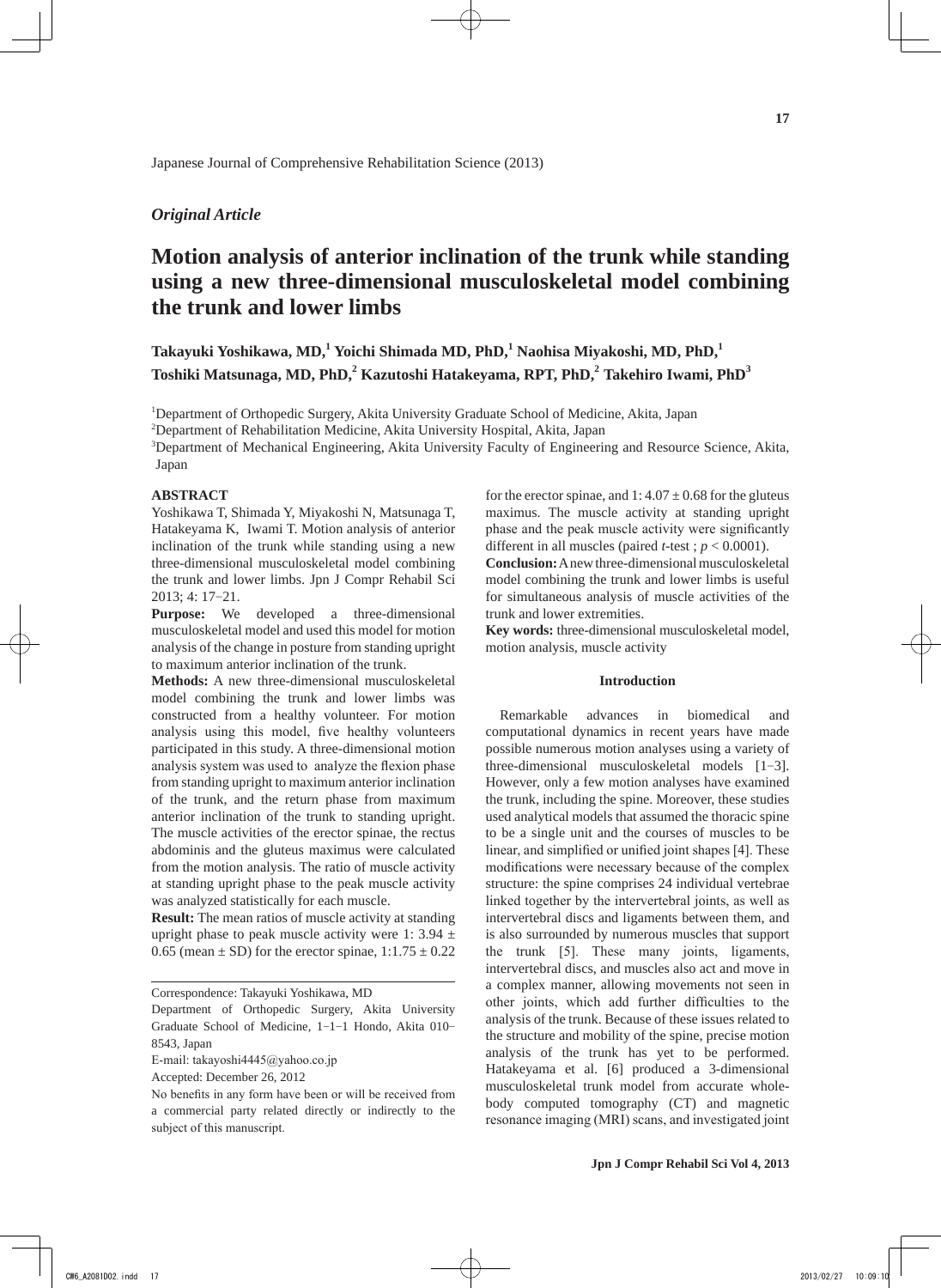moments and intradiscal pressure while standing upright.

The present study used this model to perform motion analysis of the change in posture from standing upright to maximum anterior inclination of the trunk. As the contribution of the pelvis and legs to anterior inclination of the trunk cannot be ignored [7], we combined the existing musculoskeletal trunk model with a musculoskeletal model of the pelvis and legs, and analyzed activities of the muscles involved in anterior inclination of the trunk.

## **Methods**

## **Construction of the 3-dimensional musculoskeletal model**

Because the contribution of the pelvis and legs has to be taken into account in spinal analysis, as described above, we constructed a musculoskeletal model of the whole body [8]. A healthy man (age, 31 years; height, 174 cm; weight, 78.5 kg) underwent whole-body CT and MRI after receiving a thorough explanation of the study and providing informed consent.

## *1) Production of the skeletal model*

From the CT images, the skeletal regions of each bone were visualized, and reconstructed into 3-dimensional bone model. In this process, the Mimics software (Materialise, Belgium) was used to construct the whole-body skeletal model (Fig. 1).

#### *2) Production of the musculoskeletal model*

The Mimics software was used to visualize each muscle depicted on the subject's whole-body MRI, and reconstruct them into 3-dimensional model [9- 11]. The anatomical literature was used as reference





## **Trunk muscles**

Rectus abdominis, obliquus internus abdominis, obliquus externus abdominis, quadratus lumborum, psoas magnus, iliocostalis, longissimus, spinalis, multifidus, rotatores, intertransversalis, interspinales.

## **Pelvic girdle muscles**

Gluteus maximus, gluteus medius, gluteus minimus, quadratus femoris, piriformis, gemellus superior, gemellus inferior, obturator internus, obturator externus, iliacus.

## **Femoral muscles**

Sartorius, rectus femoris, vastus lateralis, vastus medialis, vastus intermedius muscle, gracilis, pectineus, adductor longus, adductor brevis, adductor magnus, adductor minimus, biceps femoris, semitendinosus, semimembranosus.

## **Lower leg muscles**

Tibialis anterior, extensor digitorum longus, peroneus tertius, extensor hallucis longus, peroneus brevis, gastrocnemius, soleus, plantaris, tibialis posterior, flexor digitorum longus, flexor hallucis longus.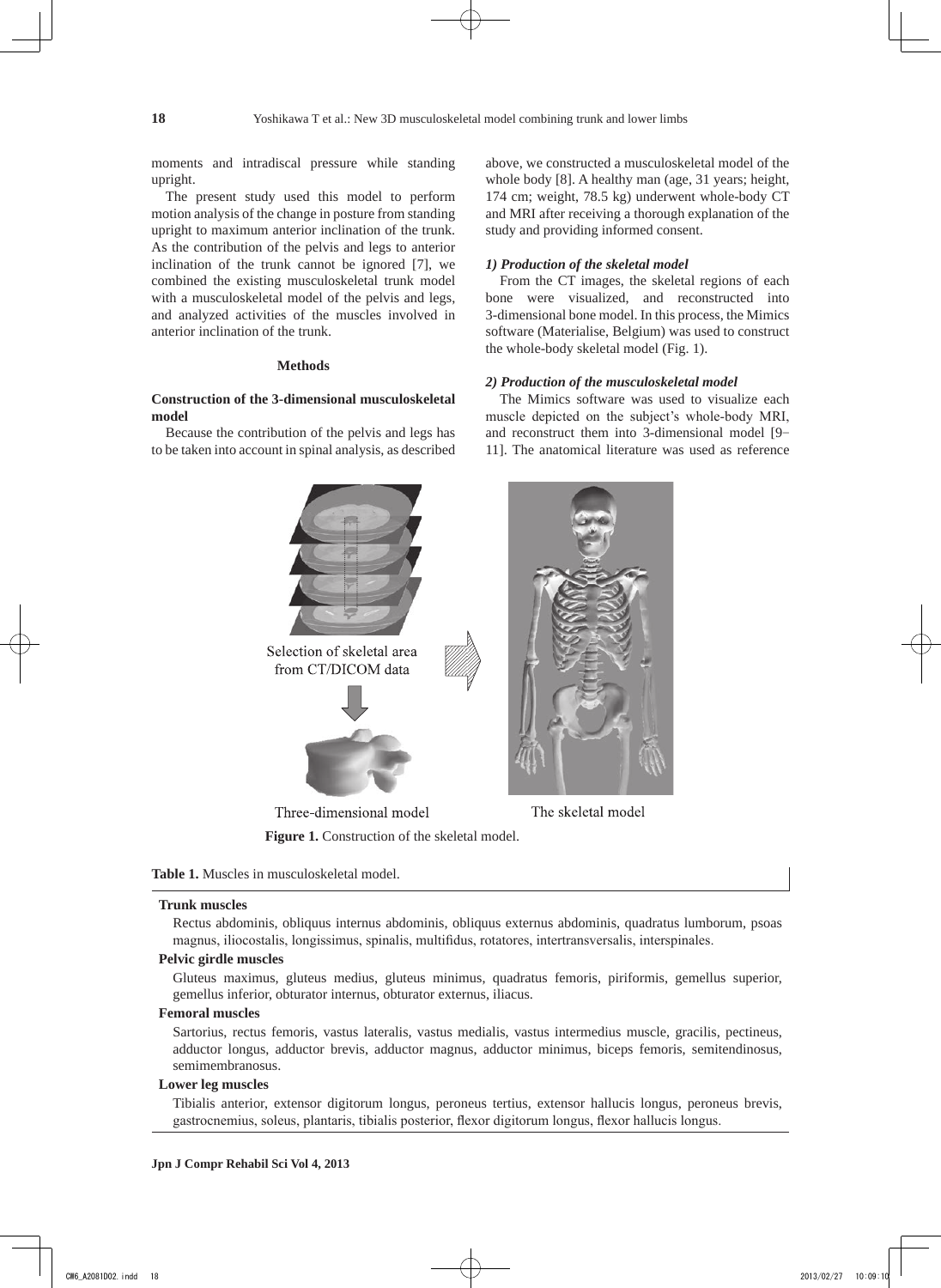



A) MRI data

B) Reconstruction of muscles

**Figure 2.** Construction of the musculoskeletal model.

for sites of muscle attachment (points of origin and insertion). The wrapping method was used for more accurate reproduction of muscle courses and volumes [12, 13]. The wrapping method was used to connect the starting point of the muscle with the end, in the shortest possible route along a geometric pattern. In this model, there were a variety of muscles (Table 1), and all muscles were assigned maximum muscle strength at optimum length based on cross-sectional area. All joints were defined as so-called "ball joints", a term used commonly in three-dimensional analysis, and joint ranges of motion were defined based on previous studies. The data thus obtained were reconstructed using the equivalent impedance characteristics analysis system (EICAS) (Toyota Central R&D Labs, Japan) to produce the musculoskeletal model (Fig. 2).

## **Motion Measurements**

Five healthy men (mean age, 22.4 years; mean height, 172 cm; mean weight, 64.3 kg) participated in the study. A VICON MX 3-dimensional motioncapture system (Vicon Oxford Metrics, UK) equipped with seven cameras (MX-T40; Vicon Oxford Metrics, UK) was used to measure motion in the flexion phase from standing upright to the position of maximum anterior inclination of the trunk, and in the return phase from maximum anterior inclination of the trunk to standing upright. Subjects had 30 reflective markers attached to the head, 7th cervical vertebra (C7), 3rd thoracic vertebra (T3), 12th thoracic vertebra (T12), 3rd lumbar vertebra (L3), top point of the sternum, xiphoid process, acromia (left and right), lateral epicondyles of the humeri (left and right), styloid processes of the ulnae (left and right), posterior superior iliac spines (left and right), anterior superior iliac spines (left and right), intermediate points on the



C) Musculoskeletal model



**Figure 3.** Marker attachment positions.

femurs (left and right), lateral points of the knees (left and right), intermediate points on the lower legs (left and right), lateral condyles of the ankles (left and right), second metatarsal bones (left and right), and heels (left and right) (Fig. 3).

Joint torque and moment arms were calculated based on the positional data from each part of the body obtained from these measurements and floor reaction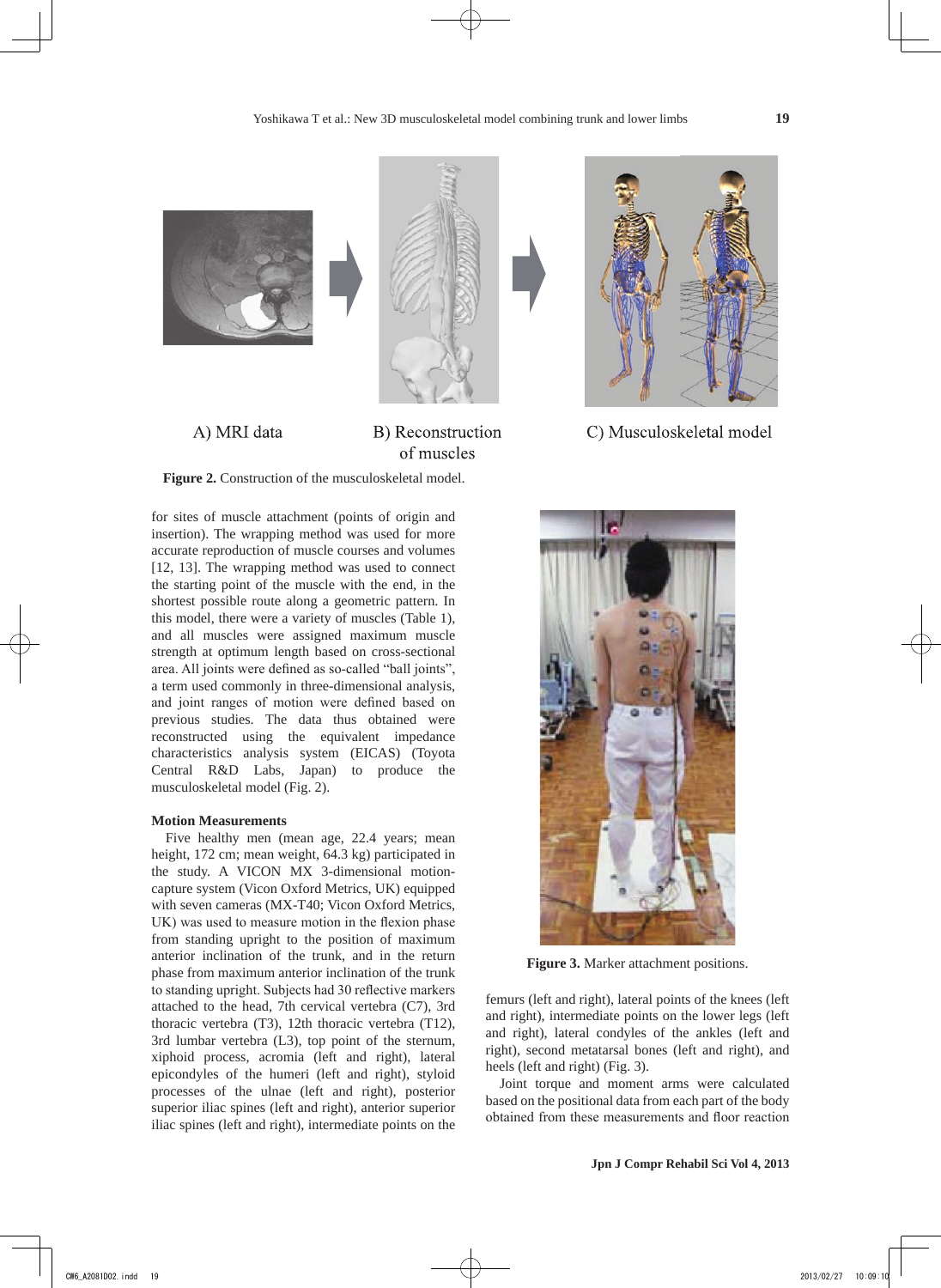force. The equation: joint torque = moment arm  $\times$ muscular force, was used to estimate muscular force of each muscle. Muscular forces of the erector spinae, rectus abdominis, and gluteus maximus were estimated. For each muscle, the muscle activities at 30° of the flexion phase, 60° of the flexion phase, maximum anterior inclination, 30° of the extension phase, and 60° of the extension phase were estimated and expressed as ratios to the muscle activity at the standing position (taken as unity). For each muscle, the muscle activity at standing upright phase and the peak muscle activity were compared statistically by paired *t*-test. A *p* value less than 0.01 was considered statistically significant.

## **Results**

The erector spinae exhibited a gradual increase in muscle activity during the flexion phase, peaking at the position of maximum anterior inclination, with a tendency of muscle activity to increase during the



**Figure 4.** The ratios of muscle activity in the flexion phase from standing upright to the position of maximum anterior inclination of the trunk, and in the return phase from maximum anterior inclination of the trunk to standing upright.

a) erector spinae; b) rectus abdminis; c) gluteus maximus.

The rectus abdominis exhibited high muscle activity during the flexion phase from the upright position to the position of maximum anterior inclination, particularly at 60° of anterior inclination, and tended to peak at the position of maximum anterior inclination (Fig. 4-b). The ratio of the muscle activity at standing upright phase to the peak muscle activity was 1:  $1.75 \pm$ 0.22. There was a significant difference between the muscle activity at standing upright phase and the peak muscle activity (paired *t*-test;  $p < 0.0001$ ).

The activity of the gluteus maximus tended to peak from the position of maximum anterior inclination to 60º during the extension phase (Fig. 4-c). The ratio of the muscle activity at standing upright phase and the peak muscle activity was 1:  $4.07 \pm 0.68$ . There was a significant difference between the muscle activity at standing upright phase and the peak muscle activity (paired *t*-test ; *p* < 0.0001).

## **Discussion**

Anterior inclination of the trunk is a compound movement of the spine, pelvis, and hip joint [14, 15], and investigation with a model including the pelvis and legs in addition to the spine is required during motion analysis. Existing models based on anatomical data from cadavers have various problems such as linear muscle courses and reduced muscle volume compared to the living body. In this study, to perform more detailed analysis, we constructed a whole-body 3-dimensional musculoskeletal model based on the data from a living body and used the results for analysis.

Many previous studies have used electromyograms to analyze muscle activity during standing anterior inclination of the upright trunk [16, 17]. We have not been able to find any report estimating muscular force from motion analysis. Our analysis estimated the muscular forces of the erector spinae, rectus abdominis, and gluteus maximus muscles, which are active during anterior inclination of the trunk.

With anterior inclination of the trunk, the erector spinae muscles are active during extension of the spine. However, Kippers et al. [15, 18] reported that muscle activity from eccentric contraction is also evident during anterior inclination, and the present investigation also found that muscle activity was evident in both the flexion and extension phases. The rectus abdominis not only flexes the spine, but is also believed to play a role in alleviating stress on the spine [19]. Nouwen et al. [20] found an increase in muscle